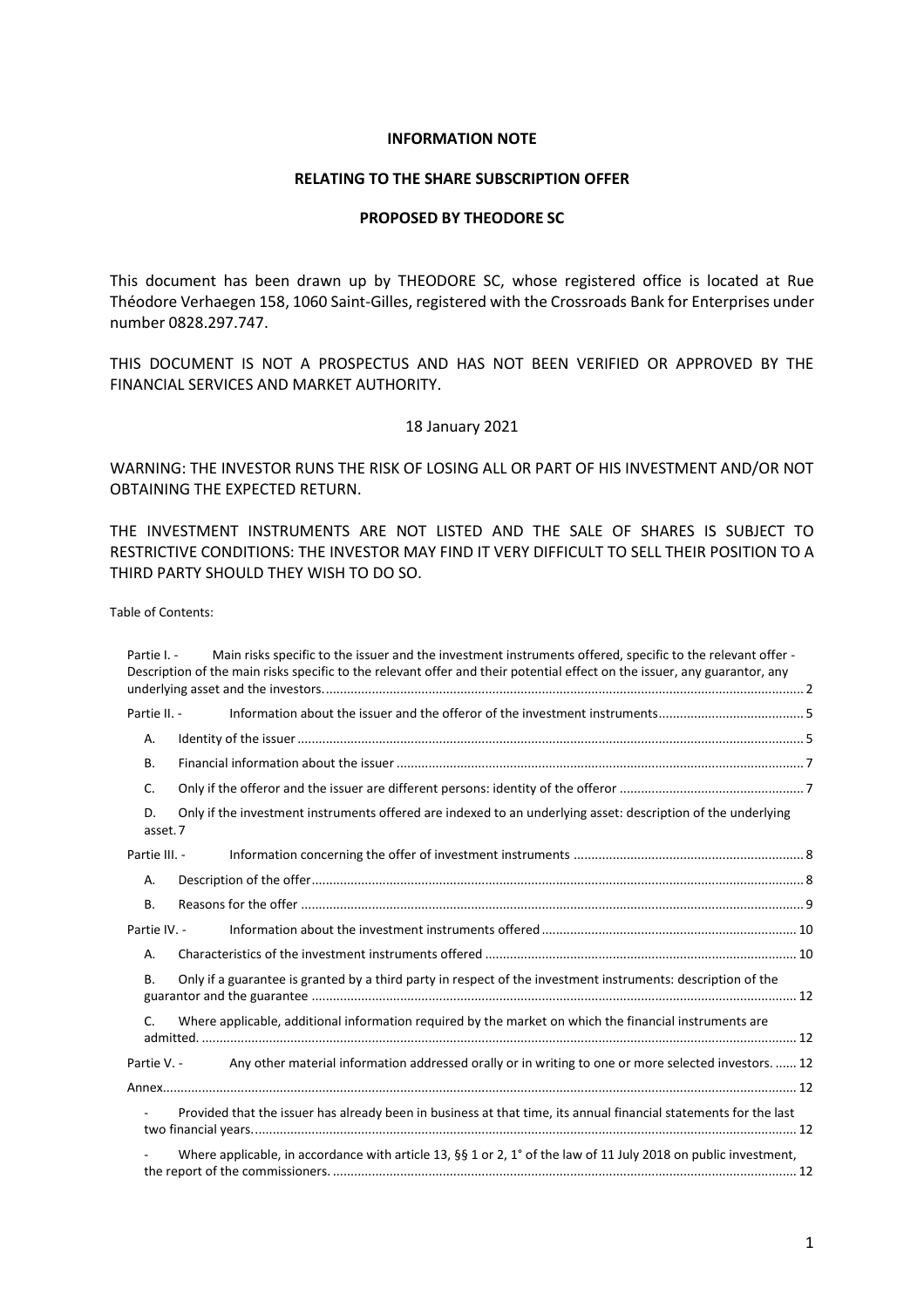# <span id="page-1-0"></span>**Partie I. - Main risks specific to the issuer and the investment instruments offered, specific to the relevant offer - Description of the main risks specific to the relevant offer and their potential effect on the issuer, any guarantor, any underlying asset and the investors.**

**Théodore SC** is a cooperative company, active since 2013 in the fields of event planning, the hospitality industry and cultural activity programming. Théodore SC owns its buildings, located rue Théodore Verhaegen, 152 and 158 in 1060 Saint-Gilles (Warehouse of 780 m² - Cadastral division 21562 Saint-Gilles 2nd division (art 13499 ordr0003) - Section A 329X13 P00000).

Theodore SC is one of two sister structures that make up the project generally known to the public as "La Tricoterie". The other structure is **La Tricoterie ASBL** (non-profit association - CBE no. 0849.734.747): it programmes, animates and coordinates the socio-cultural aspect of the project. An agreement governs the rights and obligations of each of these two structures (rental of space, provision of equipment, catering rights during socio-cultural activities, etc.).

**The** purpose of this fund-raising campaign is to **finance the purchase of equipment and the development of new spaces by Théodore SC** (170-seat auditorium, rehearsal room, new terrace, green roofs, sanitary facilities and accomodation for PRM). This will allow Théodore SC to continue its activities in parallel with these investment projects, without placing a burden on its cash flow.

The instrument offered is a **share**. By subscribing to it, the investor becomes the owner of a part of the shares of Theodore SC. They become a **co-operator**, are subject to the risks of the company and may therefore **lose the entire amount of their investment**. In the event of bankruptcy or liquidation, the investor has no legal privileges or preferences and follows the creditors in the distribution of the proceeds from the sale of assets, i.e., in most cases the investor cannot recover anything. See point A - 4° of Part IV for refund possibilities.

In return, the share allows, under certain conditions, to obtain a share of any profit of Theodore SC, called a **dividend**. The amount of the dividend depends on the profit made by Theodore SC and the way in which its General Assembly decides to allocate it between the reserve and the remuneration of the cooperating partners. There is therefore no certainty or guarantee that any dividend will be distributed, and the investment does not therefore give rise to a guaranteed return. The share also gives the holder the **right to vote** at the General Assembly, the terms and conditions of which are detailed in Part IV - A - 5° below.

Theodore SC believes that the most important risks for investors are the following:

# **I - Operational and commercial risks**

# 1) Impact of the health crisis

The health crisis linked to COVID-19 caused Theodore SC to cease its activities for most of 2020. This situation led to a loss of more than half of its turnover. The investor must therefore be aware of this recent decrease in turnover and the weakening of Theodore SC's cash flow, although this does not currently threaten the continuity of the cooperative's activity. The cash flow is expected to recover once the events and hospitality industries can reopen.

#### 2) Business expansion

The work in progress will considerably expand Theodore SC's infrastructure, including the creation of a 170-seat auditorium, a rehearsal room, a second bar and new sanitary facilities, all of which are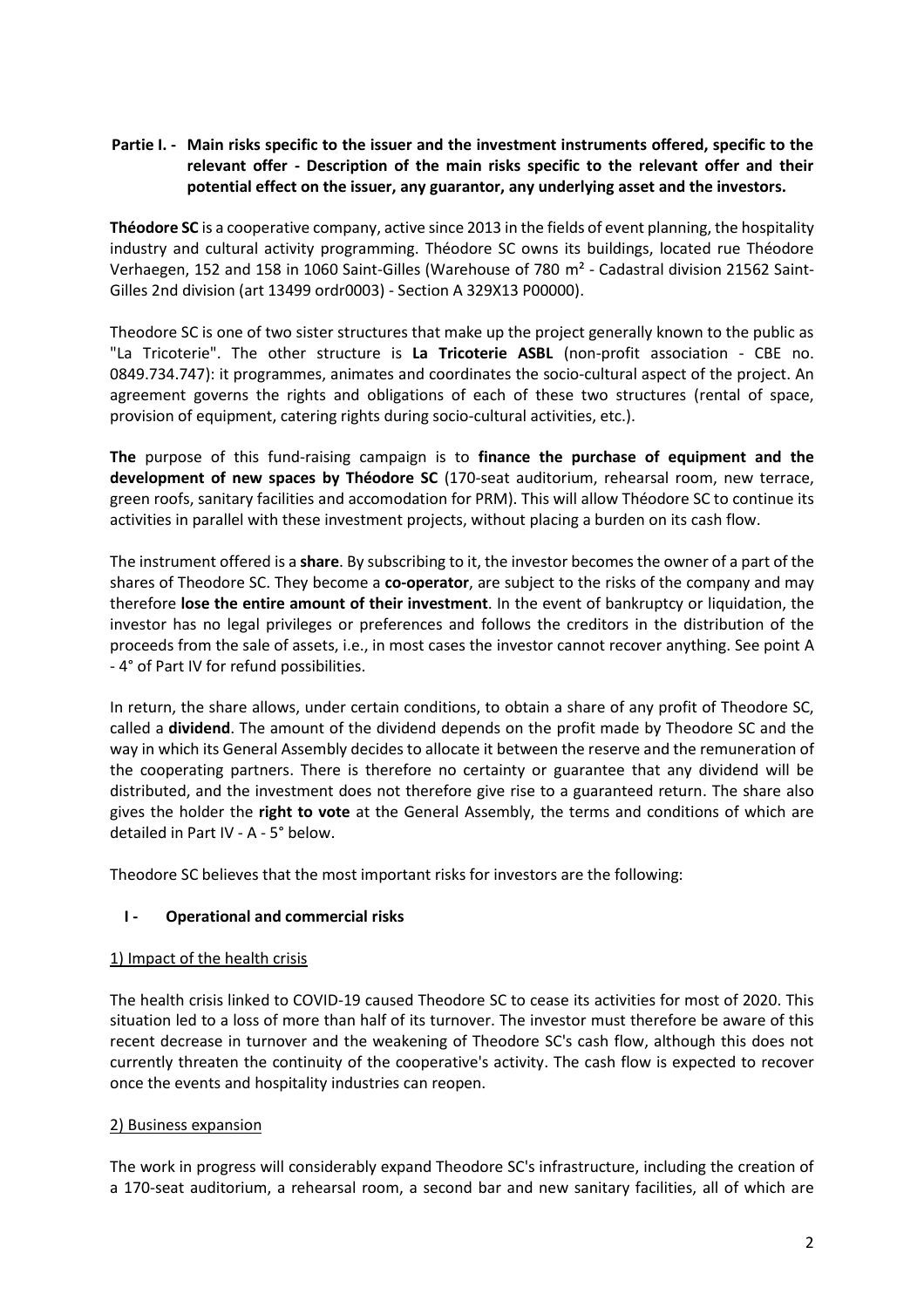suitable for PRM. The size of Theodore SC's infrastructure will be doubled. Although it is hoped that these works will lead to an increase of Theodore SC's events, hospitality and cultural activities, and consequently an increase in its turnover, the risk cannot be ruled out that this new deployment of Theodore SC's activity may not reach an audience and will thus not achieve the expected profitability.

# 3) Distribution of profits

The investor must be aware that Theodore SC has not paid dividends to its co-operators since its foundation in 2013. Indeed, the current priorities of Theodore SC are the development and democratisation of its activities, particularly socio-cultural, as well as the fair remuneration of its workers. The distribution of dividends is not excluded but will only be carried out if and when Theodore SC's financial income has made it possible to achieve the aforementioned priority objectives.

# 4) Bank loans to be repaid

Théodore SC is currently debtor of a €760,000 loan granted by BNP Paribas Fortis. The investor must therefore be aware of the reimbursement obligation that Théodore SC is under in this respect. However, the commitments binding Theodore SC to BNP Paribas Fortis have always been honoured without any delay in payment. Moreover, BNP Paribas Fortis has agreed to grant Theodore SC an additional loan of €755,000 for the acquisition and financing of the works covered by the present fundraising.

# 5) Value of property assets

The value of the company's main assets depends on the fluctuation of property prices in Brussels and more specifically in the area where the buildings are located. The buildings owned by the company are configured for and allocated to specific (event) activities of relatively large scale. There is a risk that this type of building is less valuable on the market than other buildings in the same area, e.g., due to restrictions on their use in light of the Covid-19 crisis (number of persons, prohibition or limitation of events) or the costs that would have to be incurred to convert it into an office or residential building.

# **II - Risks related to interactions with La Tricoterie ASBL**

# 1) Risk of loss of subsidies

Theodore SC is one of two sister structures that make up the project generally known to the public as "La Tricoterie". Theodore SC owns the buildings and is in charge of event planning, hospitality and cultural activity programming, whereas La Tricoterie ASBL programmes, animates and coordinates the socio-cultural aspect of the project, renting spaces from Theodore SC. An agreement governs the rights and obligations of each of these two structures (rental of space, provision of equipment, catering rights during socio-cultural activities, etc.).

Theodore SC does not currently depend on any public subsidies. All of its financial income comes from its turnover and the contributions of its co-operators. There is therefore no financial risk linked to the loss of subsidies for Théodore SC directly.

The investor should however be aware that the financial income of Theodore SC is used to support La Tricoterie ASBL, whose activities are not for-profit, and which could not exist without the financial support of Theodore SC. La Tricoterie ASBL has obtained new subsidies during the year 2020, which have allowed it to rely less on Théodore SC. The renewal of these subsidies has to be requested every year: there is therefore a risk that La Tricoterie ASBL will lose subsidies and will again have to rely more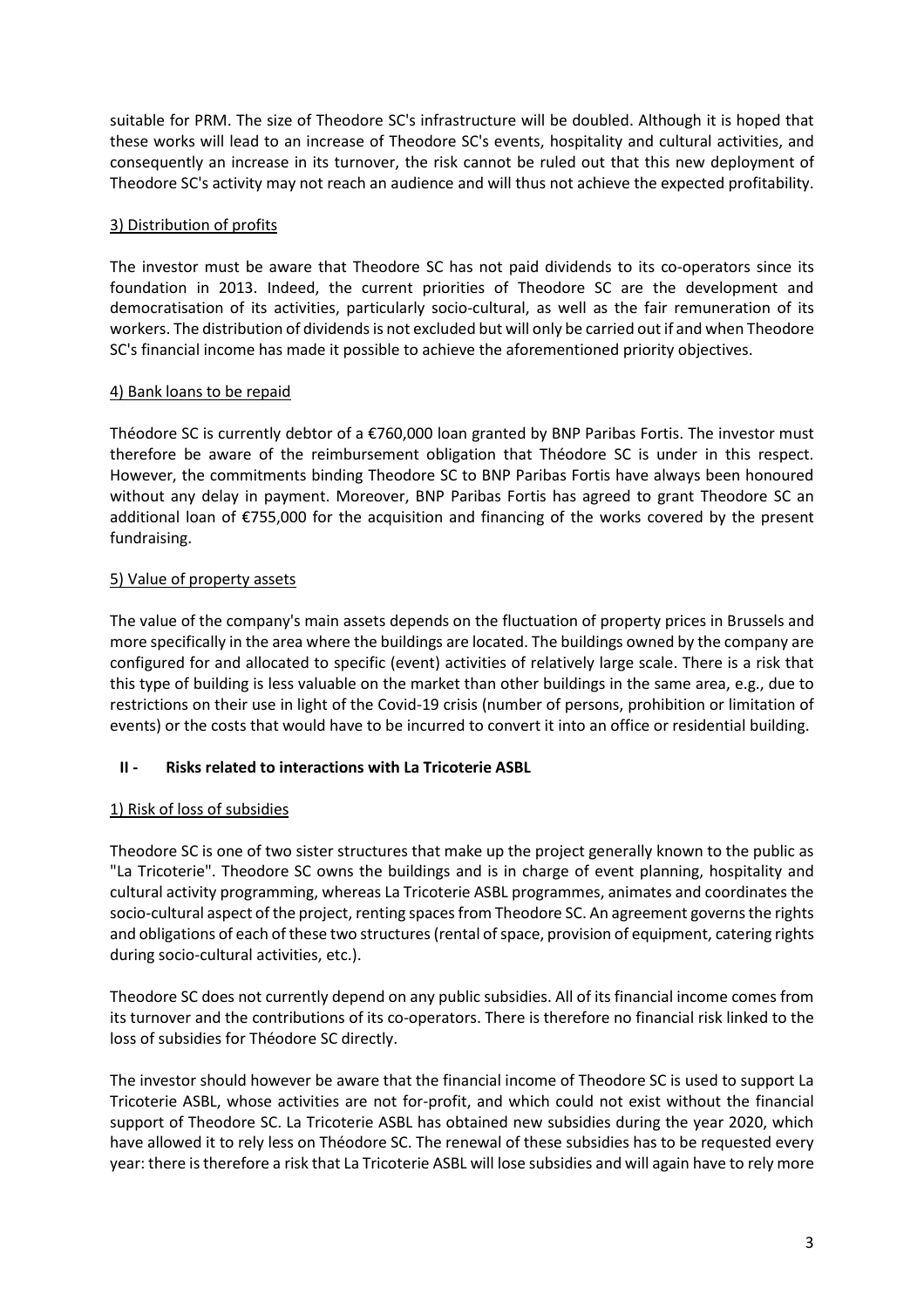on the financial support and cash flow of Theodore SC, or reduce the proportion of the space it rents from Theodore SC, and therefore the turnover of Theodore SC.

# 2) Risk of conflict of interest

The Boards of Directors of Théodore SC and of La Tricoterie ASBL are in part made up of the same directors (namely Joëlle YANA, Xavier CAMPION and Thomas DELVAUX). The investor must therefore be aware of the risk that these directors may have to make choices and arbitrations in their management decisions, sometimes in the interest of La Tricoterie ASBL (i.e., the socio-cultural aspect) and sometimes in the interest of Théodore SC. These choices could have a negative impact on the financial results of Theodore SC.

## **III - Governance risks**

Theodore SC's Board of Directors is composed of qualified and experienced directors:

Xavier CAMPION:

- Degree in Communication (IHECS) and First Prize of the Brussels Conservatory (Conservatoire de Bruxelles) in dramatic arts
- Manager of associative structures since 2003 and companies since 2010

Joëlle YANA:

- Degree in Communication, specialised in life-long learning and sociocultural animation (IHECS), multimedia training at ULB
- Manager of associative structures since 2002 and of companies since 2010

Thomas DELVAUX:

- Actor (IAD Théâtre) and photographer (Haute École Agnès Varda)
- Manager of associative structures since 2005

Laurence DEMANET:

- Master degree in Public Relations (IHECS)
- Eco-advisor (Eco-consei Institute)

The four members of the Board of Directors also act on the Management Committee, which was formed in September 2017 and whose role is to set medium- and long-term goals in the management of activities, staff and budget while ensuring respect for the project and its founding values. The management committee also includes Sandra LANGENDRIES, Head of Human Resources.

The Board of Directors is also supported by a team with different backgrounds and specialisations: communication, environmental sciences, legal sciences, catering, event coordination, etc.

To complete this expertise, Théodore SC calls upon several consultants and experts:

- The law firm Prioux Culot + Partners, specialising in business law.
- The accounting firm Account Online, which keeps the accounts of Theodore SC.
- Several economic managers and financial governance advisors provide quarterly monitoring.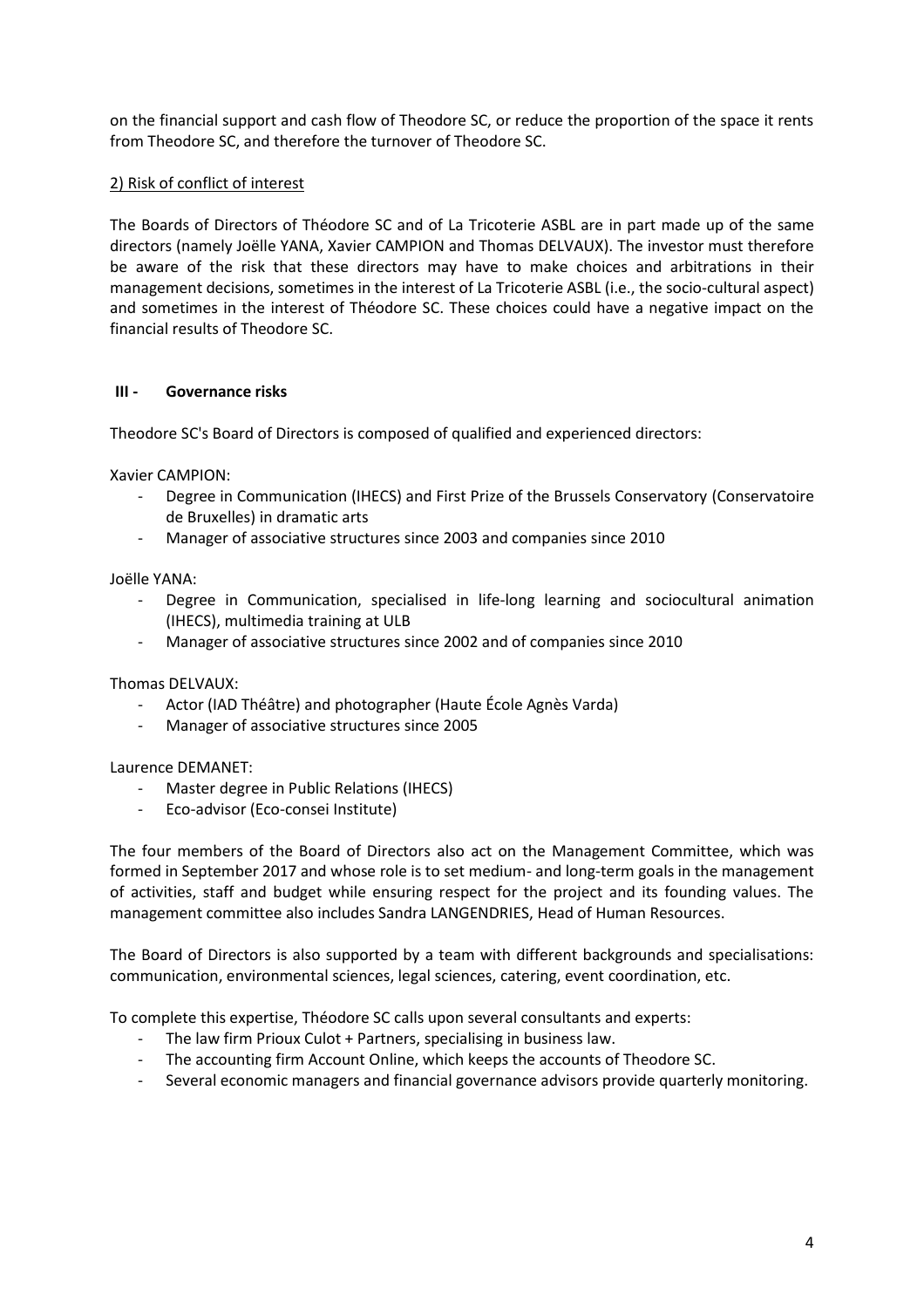## <span id="page-4-0"></span>**Partie II. - Information about the issuer and the offeror of the investment instruments**

### <span id="page-4-1"></span>**A. Identity of the issuer**

*1° Registered office, legal form, company number or equivalent, country of origin and, if applicable, issuer's website address*

Head office: Rue Théodore Verhaegen 158, 1060 Saint-Gilles Legal form: Cooperative company (Société coopérative) (SC) Company number: 0828.297.747 Country of origin: Belgium Website: [www.tricoterie.be](http://www.tricoterie.be/) 

*2° Description of the issuer's activities*

Théodore SCRL is a cooperative company, active since 2013 in the fields of event management and hospitality.

Its main activities include:

- The organisation of events (seminars, fairs, weddings, conferences, workshops, etc.).
- Catering
- The organisation of a brunch every Sunday, open to the public.
- The provision of a bar during the socio-cultural activities organised by La Tricoterie ASBL.
- *3° To the extent that this information is known to the issuer or the offeror, the identity of the persons holding more than 5% of the total shares of the issuer and the size (as a percentage of the shares) of the holdings of such persons.*

Xavier CAMPION: 17.95% of the shares Emmanuel DONNET: 5.16% of the shares Vertige ASBL: 13.68% of the shares Y-Media SPRL: 25.25% of the shares

For transparency purposes, it is specified that Joëlle YANA, director of Théodore SC, is director of Y-Media SPRL and director of Vertige ASBL.

*4° Regarding transactions concluded between the issuer and the persons referred to in 3° and/or related persons other than shareholders, for the previous two financial years and the current financial year*

Transactions concluded between Théodore SC and Xavier Campion:

- Employment contract - Total wage cost of €18,091.02 in 2018, €21,642.55 in 2019 and €5,346.36 in 2020.

Transactions concluded between Théodore SC and Vertige ASBL:

Lease agreement for the offices leased to Théodore SC: €6,000 excluding VAT in 2018, €8,400 excluding VAT in 2019 and 2020.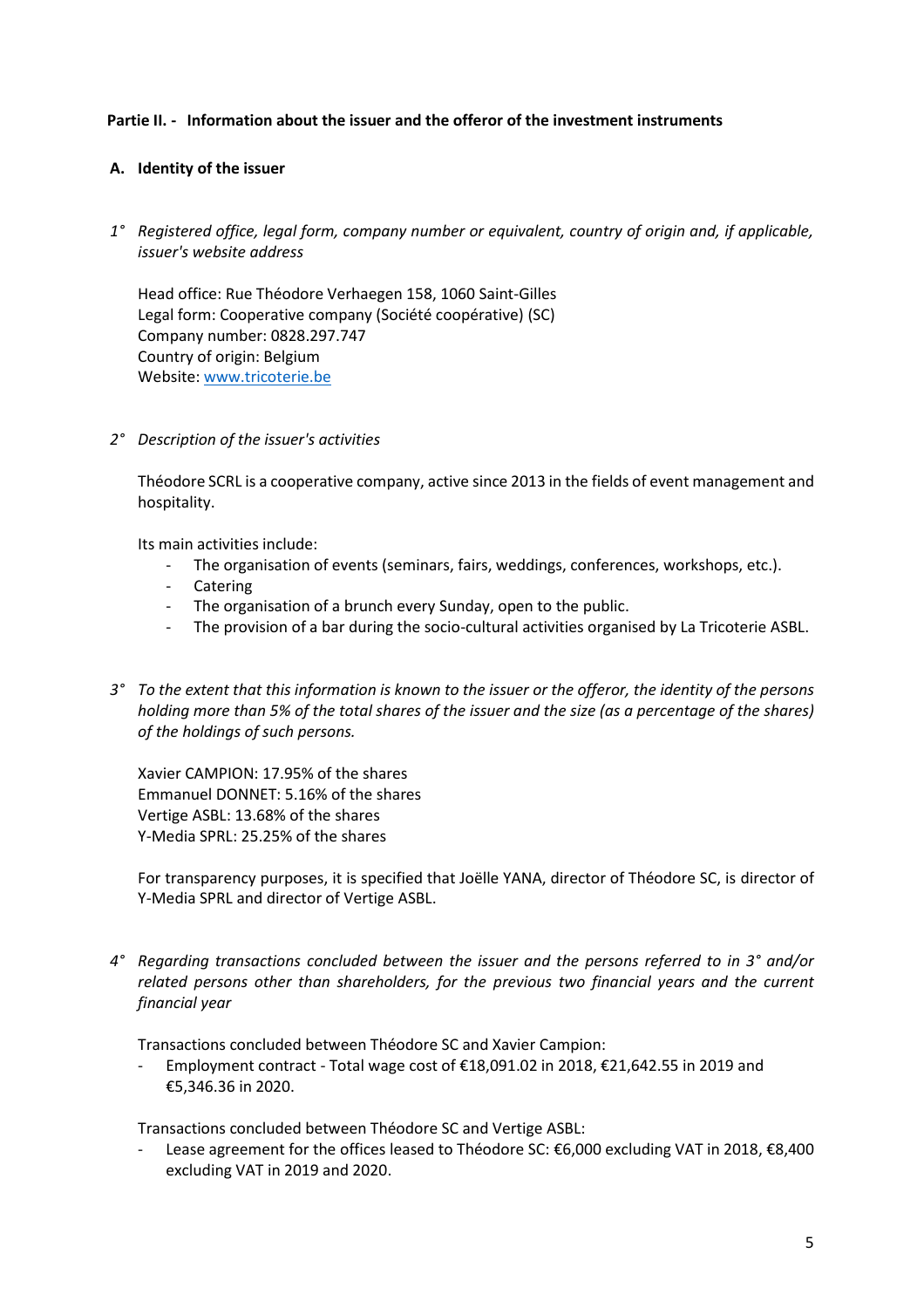- Website design: €4229.50 excluding VAT in 2018.

Transactions concluded between Théodore SC and Y-Media SPRL:

- Motor vehicle leasing: €3000 excluding VAT in 2018 and 2019, €875 excluding VAT in 2020.
- Fees for Joëlle Yana's communication and coordination services: €10,159.75 excluding VAT in 2018, €18,375 excluding VAT in 2019 and €35,560 excluding VAT in 2020.

There are currently no loans between these different structures.

*5° Identity of the members of the issuer's legal administrative body (permanent representatives in the case of directors or managers who are legal entities), members of the executive committee and day-to-day managers*

Joëlle YANA, Director and day-to-day manager. Laurence DEMANET, Director. Xavier CAMPION, Director. Thomas DELVAUX, Director.

*6° Encompassing the entire last financial year, the total amount of the remuneration of the persons referred to in 5°, as well as the total amount of the sums set aside or otherwise recognised by the issuer or its subsidiaries for the payment of pensions, retirement or other benefits, or a qualified negative statement*

Each Director exercises their mandate free of charge. No pension, retirement or other benefits are granted or provided for.

Some Directors, on the other hand, are hired by Theodore SC with an employment contract, irrespective of their function as Director. These interactions are developed in point 8° below: "Description of conflicts of interest".

*7° Concerning the persons referred to in 4°, mention of any conviction referred to in Article 20 of the law of 25 April 2014 relating to the status and supervision of credit institutions and brokerage firms, or a qualified negative statement*

There have been no convictions as referred to in Article 20 of the aforementioned Law of 25 April 2014.

*8° Description of conflicts of interest between the issuer and the persons referred to in 3° to 5°, or with other related parties, or an appropriate negative statement*

The Boards of Directors of Théodore SC and of La Tricoterie ASBL are in part made up of the same directors (namely Joëlle YANA, Xavier CAMPION and Thomas DELVAUX). The investor must therefore be aware of the risk that these directors may have to make choices and arbitrations in their management decisions, sometimes in the interest of La Tricoterie ASBL (i.e., the socio-cultural aspect) and sometimes in the interest of Théodore SC. These choices could have a negative impact on the financial results of Theodore SC.

The Board of Directors of Théodore SC and the Board of Directors of Vertige ASBL (BCE n°0476.811.319) are partly composed of the same directors (Mrs Joëlle Yana). Vertige ASBL holds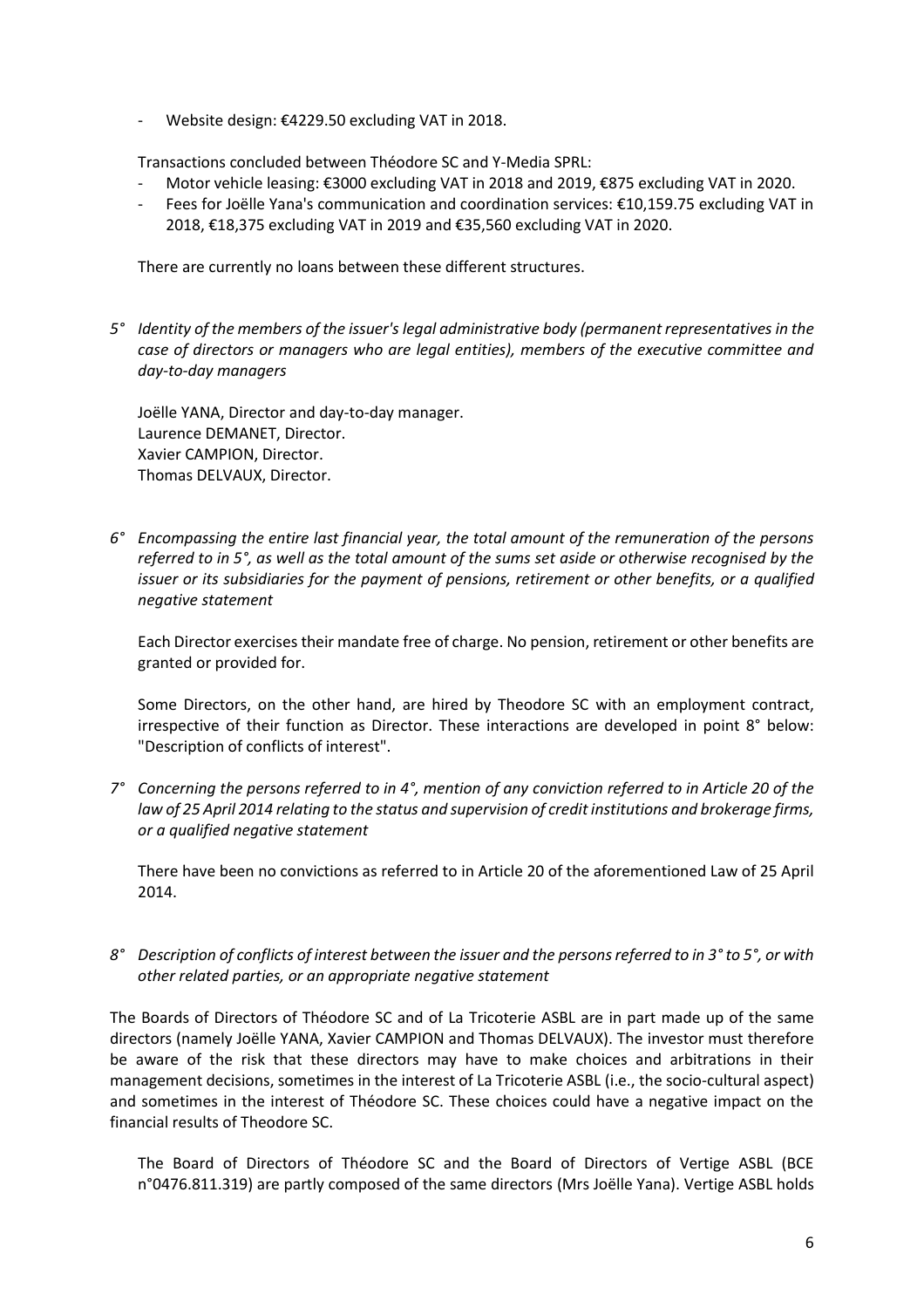13.68% of the totality of the shares of Théodore SC and is the owner of the offices which house the registered office and where the employees of Théodore SC are working, located rue Théodore Verhaeghen 158 in 1060 Saint-Gilles (Office Building (700m<sup>2</sup>) - 21562 Saint-Gilles 2nd division (art 13500 ordr0002) - Section A 329 W 13 P0000). This office occupation is the subject of a lease agreement between Théodore SC and Vertige ASBL.

*9° Where applicable, identity of the commissioner*

Theodore SC is not required to appoint a commissioner and has not done so.

## <span id="page-6-0"></span>**B. Financial information about the issuer**

- 1° The annual accounts for the financial years 2019 and 2020 (see annex) have not been audited by a statutory auditor and have not been subject to an independent audit.
- 2° The issuer certifies that, in its opinion, its net working capital is sufficient in relation to its obligations over the next twelve months.
- 3° Theodore SC's equity at 31/12/2020 amounted to € 968,083. Total debt at 31/12/2020 amounted to €693,854:
	- Financial debts (banks) with mortgage guarantee: €643,608
	- Commercial debts: €18,205
	- Other debts: €32,041
- 4° Any significant change in the financial or commercial situation which has occurred since the end of the last financial year to which the annual accounts referred to in 1° above relate, or a qualified negative declaration

The health crisis in 2020 due to COVID-19 led to the cessation of Theodore SC's events and hospitality activity for most of the year. This shutdown resulted in the loss of more than half of Theodore SC's turnover.

#### <span id="page-6-1"></span>**C. Only if the offeror and the issuer are different persons: identity of the offeror**

*1° Registered office, legal form, company number or equivalent, country of origin and, if applicable, address of the offeror's website*

N/A

*2° Description of the relationship, if any, between the offeror and the issuer.*

N/A

- <span id="page-6-2"></span>**D. Only if the investment instruments offered are indexed to an underlying asset: description of the underlying asset.**
- *1° Description of the underlying asset*

N/A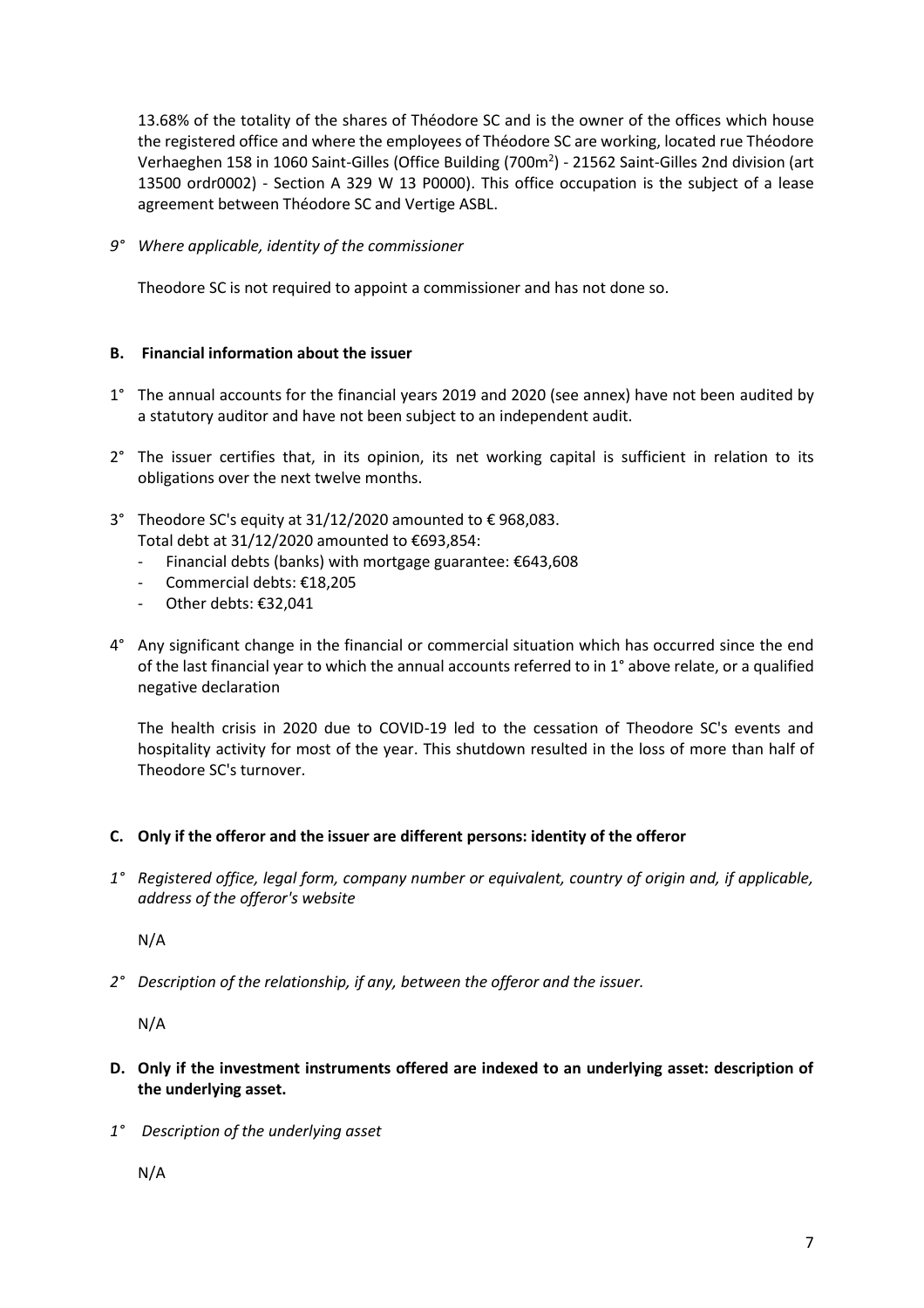*2° If the underlying of the investment instruments offered is a company, the information set out under A and B relating to that company.*

<span id="page-7-0"></span>N/A

### **Partie III. - Information concerning the offer of investment instruments**

### <span id="page-7-1"></span>**A. Description of the offer**

1° The maximum amount for which the offer is made

600.000 €

*2° The terms of the offer; if applicable, the minimum amount for which the offer is made; if applicable, the minimum or maximum subscription amount per investor*

The offer is subject to the condition precedent that the total amount of subscriptions reaches at least EUR 270,000. Failing this, new shares will not be issued and amounts already paid will be returned to the subscribers.

The minimum subscription amount per Subscriber (**hereinafter referred to as the "Subscriber"**) is set at €230.

The maximum amount of subscription per Subscriber is limited to the maximum amount of the offer referred to in 1° above.

Under this offer, the Subscriber will receive Class D shares. The Class D Shares are each entitled to one vote. If the total amount of the withdrawal shares of the resigning, excluded or partially withdrawn Class D Shares is more than € 20,000, it will be paid in annual instalments of maximum € 20,000. For the application of this rule, the companies and persons related to the Subscriber within the meaning of article 1:20 of the Company Code (*Code des sociétés et des associations)* are considered as a single member.

Subscribers who are not already cooperators of Theodore SC may only become cooperators after approval of admittance by the General Assembly of Theodore SC, in accordance with article 12 of the Articles of Association. The General Assembly will meet on 31 March 2021 to this end. In case of refusal of admittance, the amount of the subscription will be refunded to the applicant.

*3° Total price of investment instruments offered*

The subscription price of a share is set at  $E$ 230.

The total price of the shares offered corresponds to the total amount subscribed by each Subscriber.

In consideration for this subscription, each Subscriber will receive a number of Class D shares of Theodore SC equal to the total amount of his subscription divided by €230.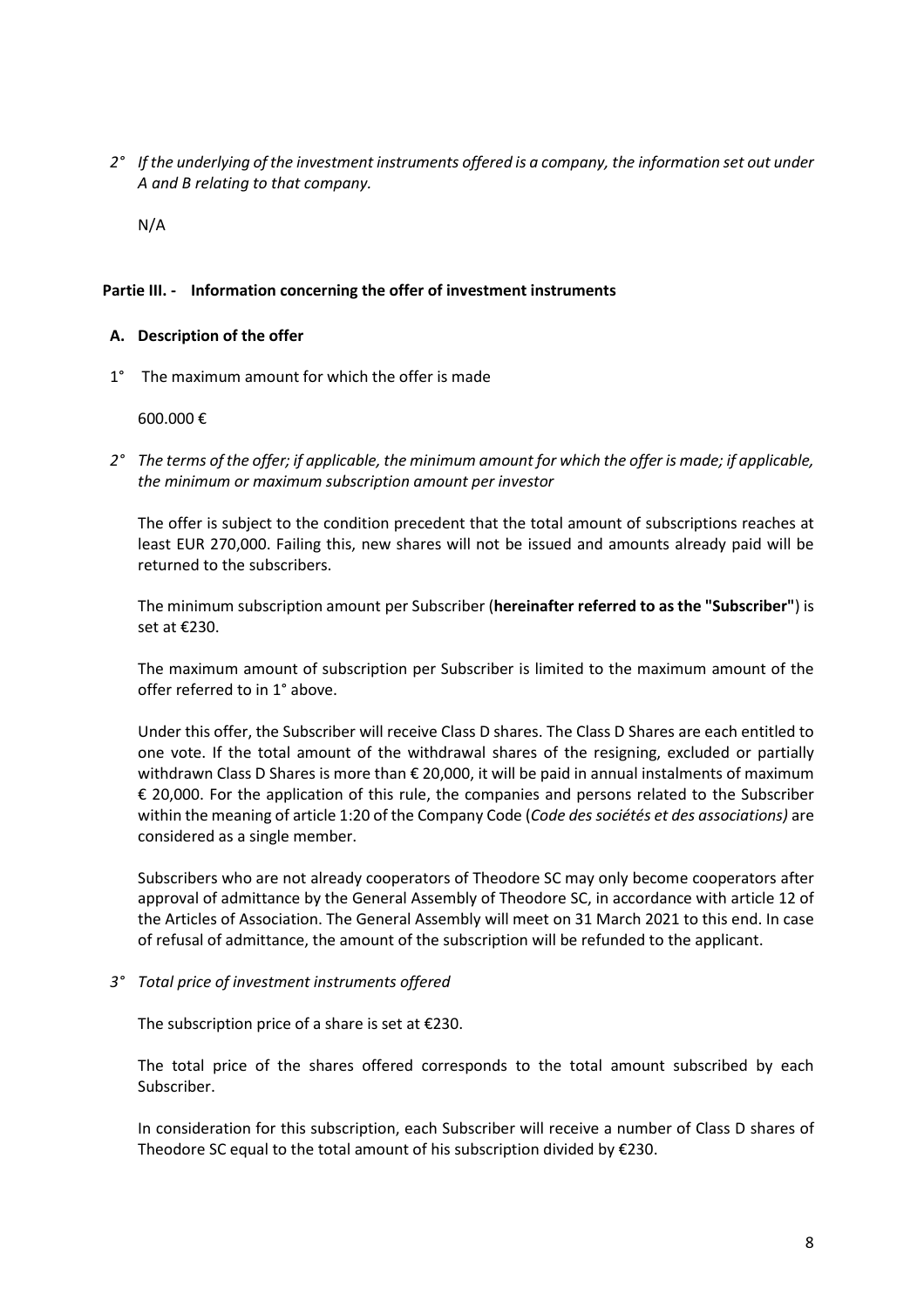*4° Timetable of the offer: opening and closing date of the offer, date of issue of the investment instruments*

Opening date: 18 January 2021 Closing date: 10 March 2021 at the latest, it being understood that Theodore SC reserves the right to close the offer early. Date of issue: 31 March 2021.

### *5° Costs to be borne by the investor*

All expenses relating to the issue of shares are borne by Theodore SC, except for a flat-rate fee of €5 per Subscriber which will be due upon each subscription of shares. This amount does not depend on the number of shares subscribed for and corresponds to the registration fee of the Subscriber on the [www.estox.be p](http://www.estox.be/)latform, on which Theodore SC's electronic share register is kept.

All costs and taxes relating to the exercise of the rights conferred by the shares are fully borne by the Subscriber.

## <span id="page-8-0"></span>**B. Reasons for the offer**

*1° Description of the projected use of the amounts collected*

The purpose of this fundraising is to finance the purchase of equipment and the development of new spaces by Théodore SC (170-seat auditorium, rehearsal room, second bar, sanitary facilities and accommodation for PRM). It will thus enable Théodore SC to continue its activities in parallel with these investment projects, without placing a burden on its cash flow.

*2° Details of the financing of the investment or project which the offer is intended to realise, whether or not the amount of the offer is sufficient for the realisation of the investment or project in question*

The general investment envisaged is estimated at a total amount of €1,250,000. This amount is calculated as follows: 450,000  $\epsilon$  for purchases and related expenses + 700,000  $\epsilon$  for expenses relating to the works + 105,000  $\epsilon$  in equipment costs.

If the offer is subscribed for in full, the amount obtained by Theodore SC along with the financing already obtained (see 3° below), will be sufficient to complete the project in question. Failing this, the project will be carried out on the basis of the sources of financing described in point 3° below.

*3° Where appropriate, other sources of finance for the implementation of the investment or project in question.*

If the offer is not taken up in full, the development project will be partly realised through the following sources of finance:

- Loan granted by the BNP Paribas Fortis bank for an amount of €755,000 (€211,000 for the purchase and €544,000 for the works), secured by a mortgage on all of Theodore SC's buildings.
- Bonus granted by the Brussels-Capital Region for an amount of 20,000€.
- Subsidies to be requested from the Brussels-Capital Region for an amount of approximately 100,000€.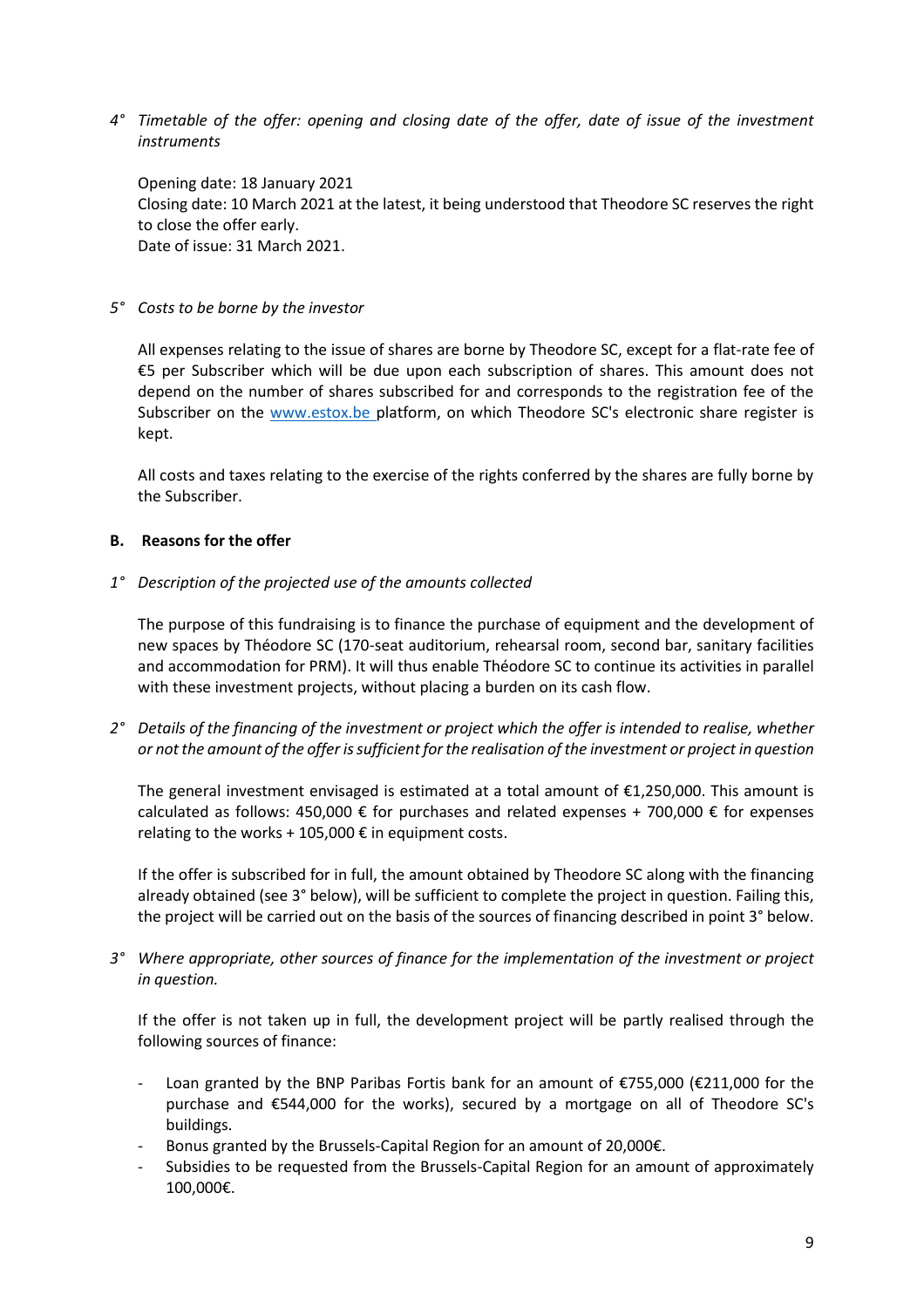Possible reduction in investment in equipment.

## <span id="page-9-0"></span>**Partie IV. - Information about the investment instruments offered**

## <span id="page-9-1"></span>**A. Characteristics of the investment instruments offered**

*1° Nature and class of investment instruments*

The investment instrument offered is a share.

*2° Currency, denomination and, if applicable, nominal value*

Theodore SC shares have no nominal value.

*3° Share subscription and resignation fees*

When subscribing a share, a flat-rate fee of €5 is added to the transaction. In the event of resignation or withdrawal of shares by the co-operator, a flat-rate fee of €5 is deducted from the withdrawal share.

This amount does not depend on the number of shares subscribed or withdrawn. It corresponds to the registration fee of the co-operator on the platform www.estox.be, on which the electronic share register of Theodore SC is kept.

*4° Expiry date and, if applicable, terms of repayment*

The shares do not have an expiry date.

In accordance with article 17 of the Articles of Association, a co-operator who resigns, is excluded, or who has withdrawn part of their shares, is entitled to receive an amount equal to the amount actually paid up by them and not yet reimbursed for these shares. This amount shall not exceed the amount of the net asset value of these shares as resulting from the last approved annual accounts.

Payment will be made in cash within fifteen days of the approval of the accounts if the total amount of the withdrawal shares of the co-operator who has resigned, been excluded or who has withdrawn part of his/her Class D shares is less than or equal to €20,000. If the total amount of the withdrawal shares of the co-operator who has resigned, been excluded or who has withdrawn part of his/her Class D shares is more than €20,000, they shall be paid in annual instalments of up to €20,000, each instalment becoming due on the fifteenth day following the approval of the accounts for the preceding financial year. For the application of this paragraph, a co-operator and the companies and persons affiliated to it within the meaning of article 1:20 of the Companies and Associations Code are considered as a single member.

*5° Different classes of shares and voting rights attached to the shares*

Theodore SC has issued 4 classes of shares with different rights (including voting rights):

Class A (3776 shares) - Reserved for the founding members and Mrs Catherine Delvaux, 1 share = 4 votes

Class B (1735 shares) - 1 share = 1 vote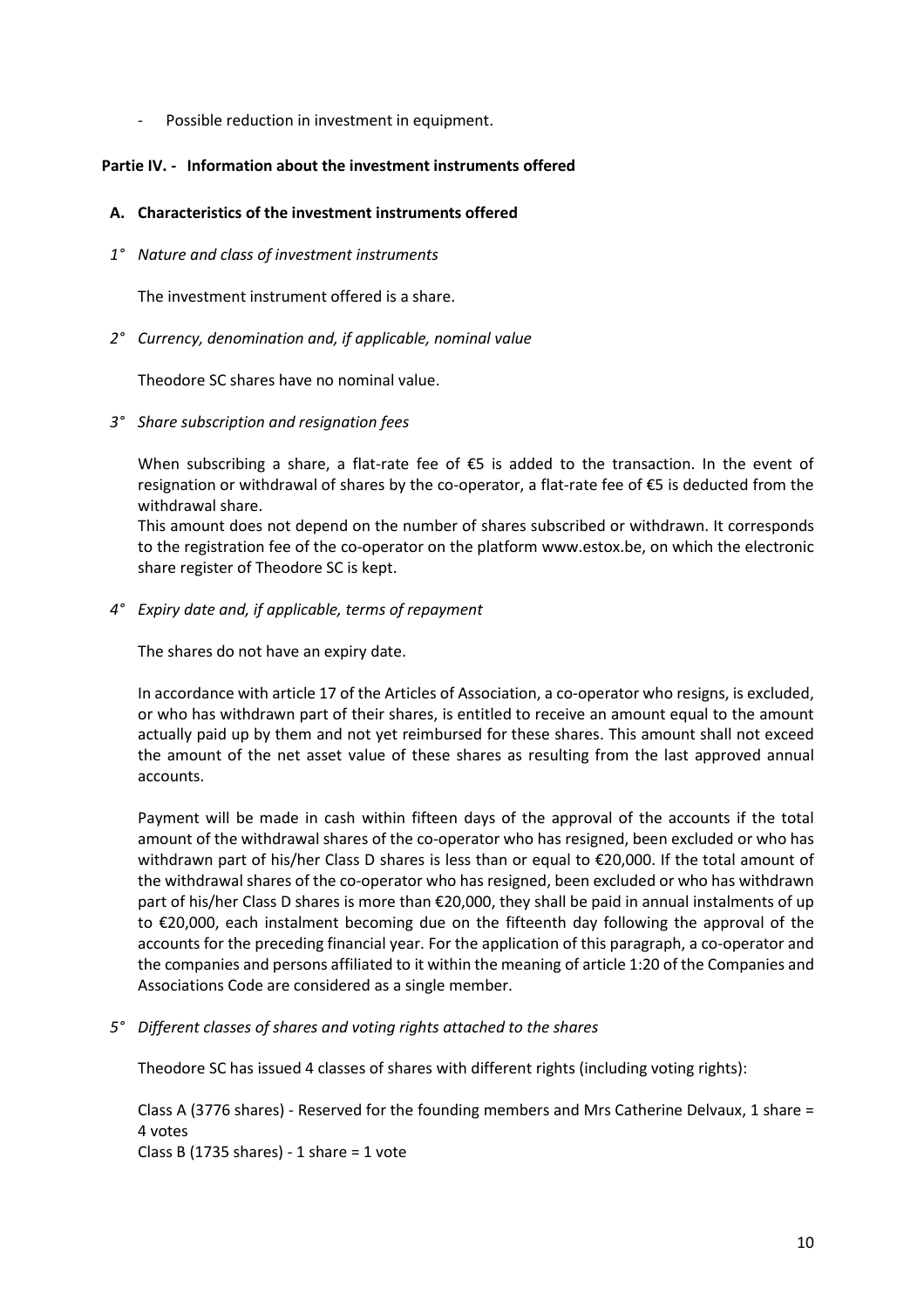Class C (978 shares) - Reserved for the founding members and Mrs Catherine Delvaux, 1 share = 4 votes.

Class D (0 shares) - Open for subscription in this offer, 1 share = 1 vote

Each share of any class shall entitle the holder to an equal share of the profit and of the liquidation balance.

Each Subscriber is invited, before taking a decision to subscribe, to read the Articles of Association of Theodore SC. They may obtain a copy free of charge upon request.

*6° Ranking of investment instruments in the issuer's capital structure in the event of insolvency*

In the event of insolvency (bankruptcy or liquidation proceedings), shareholders have no preferential rights. Reimbursement of their shares can only take place after all creditors have been paid.

*7° Possible restrictions on the free transfer of investment instruments*

The shares are freely transferable to a co-operator who holds shares of the same class as those to be transferred.

Shares may only be transferred to a co-operator who is not the holder of shares of the same class as those whose transfer is contemplated, with the prior approval of the administrative body. The Board of Directors has a period of three months, starting from the date of application for approval, to take its decision. If the candidate purchaser is refused, the Board of Directors shall duly motivate its decision.

The shares may only be transferred to a third party if the conditions of admission (quality and acceptance conditions) have been complied with in accordance with the Articles of Association of Theodore SC.

*8° Where applicable, annual interest rate and, where applicable, method of determining the interest rate applicable in the event that the interest rate is not fixed*

N/A

*9° Where applicable, dividend policy*

The allocation or not of dividends is decided by the General Assembly, on the proposal of the Board of Directors and subject to compliance with the statutory rules provided for in the Code of Companies and Associations. In particular, no distribution may be made if the net assets of the company are negative or would become negative as a result of the distribution of dividends.

Theodore SC has not paid dividends to its co-operators since its foundation in 2013. Theodore SC's current priorities are the deployment and democratisation of its activities, particularly sociocultural, as well as the fair remuneration of its workers. The distribution of dividends is not excluded but will only be carried out if and when Theodore SC's financial income has made it possible to achieve the aforementioned priority objectives.

Any dividends that may be allocated are subject to the tax levies applicable to them. Currently, Belgian law provides, in principle and subject to exceptions, for a withholding tax of 30%.